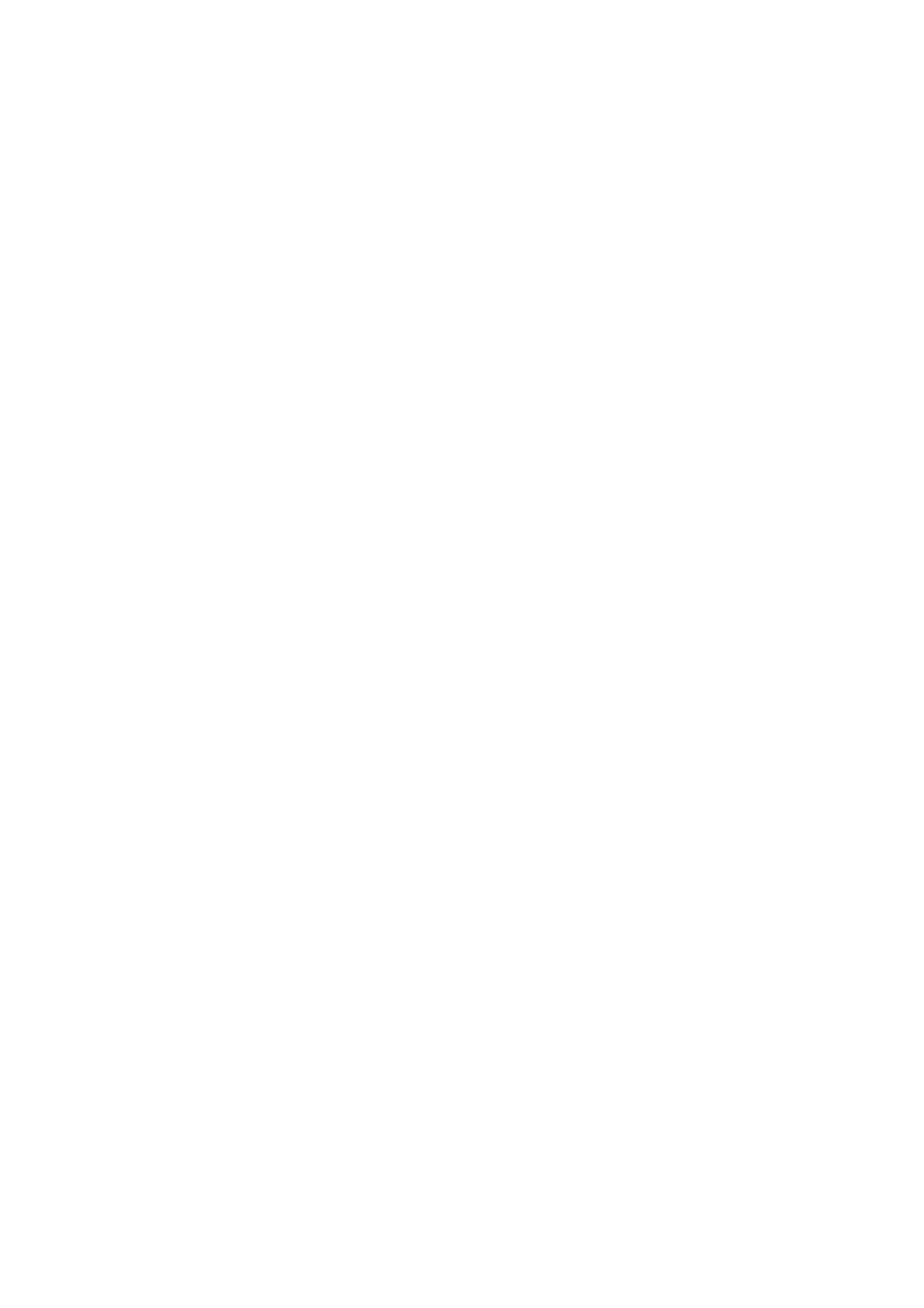# **1. INTRODUCTION**





Old Father Thames

# **BACKGROUND**

#### **The Initiative**

The Thames through London has increasingly become a focus for both concern and optimism about the city. The river has been identified as '*one of the Capital's greatest but most undervalued resources'* and '*the most important natural and visual element in the Capital's unique urban character'*<sup>1</sup> . The Thames Landscape Strategy comes as part of a widespread response to the plight and potential of the river.

The initiative for the Strategy originally sprang from the 1991 exhibition of ideas for the capital's river, organised by the Royal Fine Art Commission<sup>2</sup> and inspired by Judy Hillman's *A New Look for London*3. As part of the exhibition, Kim Wilkie showed how the upstream Thames is linked by a network of historic landscape lines and vistas to form the landscape structure of this part of the city.

These ideas caught the imagination of local interest groups and coincided with a growing concern to find a way of carrying the special character of the riverside into plans for the future. Although many of these issues are addressed in local authority Unitary Development Plans, there is no co-ordinated strategy which follows the river beyond borough boundaries. Gradually the project evolved into looking at how the riverside as a whole could be enhanced, re-instating parts of the historic landscape to work with today's uses and nature conservation habitats. In the end it was decided that a landscape strategy for the river throughout the area was needed to supplement local authority plans and relate to London-wide policies.

#### **The River Thames**

Old Father Thames has a special place in British culture. The river links the capital westwards to Windsor, Oxford and the centre of England and eastwards to the sea. The character of the river changes along its course. Through London, the north-flowing section from Hampton to Kew has a particular arcadian quality, modified between Kew and Chelsea by breweries and larger buildings. The urban centre of London dominates between Chelsea and Tower Bridges, and then changes to the maritime and dockland part of the city as far as the Tidal Barrier. Beyond the Barrier, the marshes and industrial areas of the East Thames Corridor lead to the estuary and the sea.

The upstream London Thames between Hampton and Kew flows through one of the most remarkable metropolitan landscapes in the world. It is a unique combination of a natural landscape, with rural pastures and flood meadows; a formally designed landscape of avenues and vistas; a public landscape of interconnected parks, towpaths and river recreation; a cultural landscape which has inspired painters, poets and composers since the Tudors; and a working landscape of boatyards, docks and commercial centres.



The Thames through the Greater London Area

Although the Hampton to Kew stretch is only a part of the continuum of the whole river, it seemed sensible to start the analysis of the Thames with a recognisable and manageable unit. This stretch has been defined by the three palaces, positioned at significant bends in the river, which through their parks and patronage have shaped the character of the landscape over six centuries. Much of the 17th- and 18th-century landscape structure still survives, connecting the palaces and villas along and across the river and up through Richmond Park to the centre of London. Originally a private and privileged landscape, the area has become a haven for recreation and nature conservation, offering more publicly accessible open space and a larger expanse of Sites of Special Scientific Interest than any other part of London.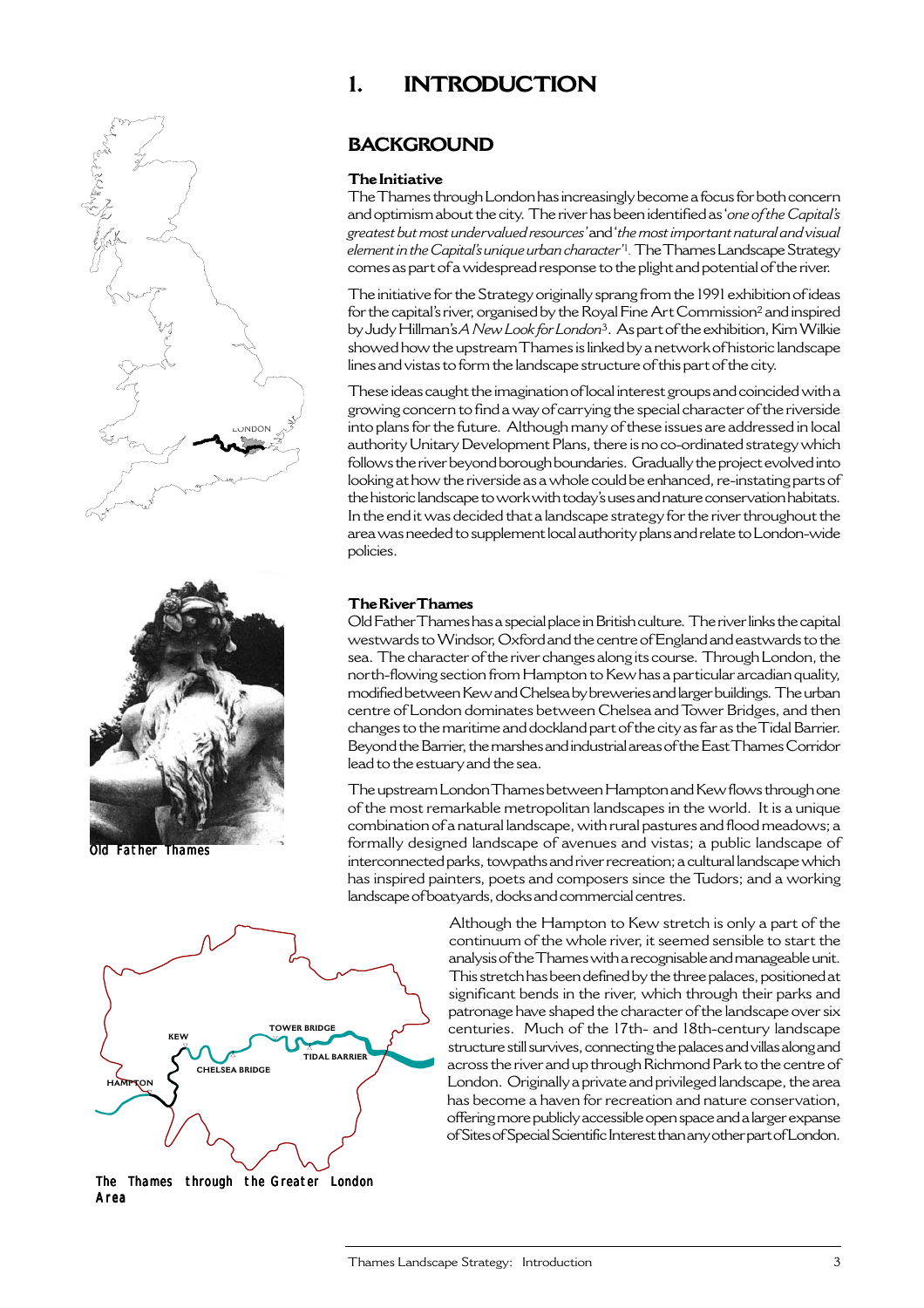#### **The Commission**

Following a brief feasibility study in 19924, Kim Wilkie was commissioned in February 1993 as the landscape consultant and environmental planner to draft a landscape strategy for the riverside between Hampton and Kew.

The Strategy has been jointly funded by the Countryside Commission, English Heritage and the Royal Fine Art Commission Trust, with contributions towards the preparation of the final report from English Nature, the National Rivers Authority and private benefactors<sup>5</sup>.

The Strategy has been overseen by the Thames Landscape Steering Group and drawn up in close consultation with the London Boroughs of Hounslow and Richmond upon Thames, the Royal Borough of Kingston upon Thames and the Borough of Elmbridge. The Strategy has been warmly welcomed by the London Ecology Committee of local authorities in London. National Agencies, private landowners and local interest groups have been involved in each stage of the preparation of the Strategy.

# **PHILOSOPHY**

#### **Understanding the landscape**

The main aim of this study is to understand the landscape in all its subtleties as a basis for any decisions which affect the environment. *Landscape* is a process of perception, beyond the mere amalgamation of the geological, ecological and architectural features on the ground. The features only become *landscape* once they have been absorbed into the human mind and translated through filters of association. We do not, for example, just register a water meadow as a flat area of damp grass. We tend to see it as a precious expanse of space which has been managed for generations, harnessing the river for irrigation and fertility, and creating a unique habitat of rare plants and wildfowl. In some ways water meadows have become a symbol of an ideal balance between man and nature.

The complicated cultural and historical associations of an area and the activities<sup>6</sup> both human and wildlife - which continue to bring a place alive, turn land into *landscape*. Though the word originated as a painter's term and has tended to be closely associated with visual impact, all five senses are involved. Landscape is not static and elements of sound, smell and physical awareness each have an effect. Only by trying to understand how these elements interact with the memory or myths of past settlement, can one begin to tease out Pope's *genius loci -* the spirit of the place.

#### **Involving the community**

Because landscape is about the perceptions of the people who live in a place and the activities which bring a place alive, the local community is crucial to the identity and character of an area. Just as former communities contributed to the landscape we have inherited, so the involvement of today's residents is central to the way the river is evolving. Policies for the river environment have to be based on an intimate understanding of how people use the Thames and the special associations which the landscape holds for them. Conservation and enhancement policies for something as dynamic and interactive as landscape can only work if they are based on a broad agreement among the people involved.



Alexander Pope in his Twickenham **Grotto** 

'all must be adapted to the Genius and Use of the Place and the Beauties not forced into it, but resulting from it' Pope to Burlington (Epistle IV)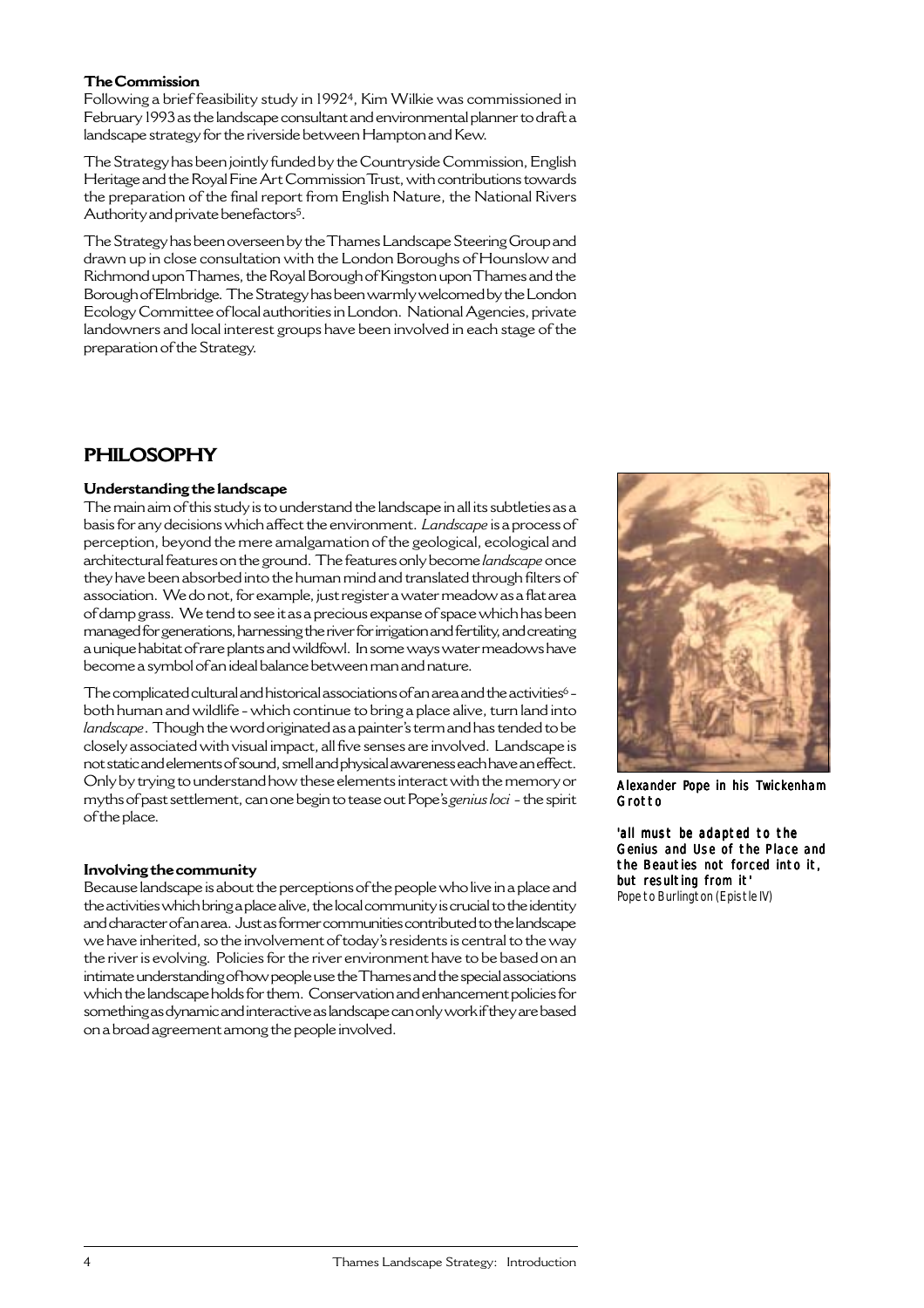#### **Linking the local and the strategic**

The local landscape combines into larger patterns to form the wider landscape. Views cross property lines; individual waterfronts form part of river-long paths; and single riparian sites link along the water to create a network of natural habitats. Local planning policies need to be placed in the context of a strategy for the river throughout the capital, and strategic planning needs to be informed by the detail of each locality.

The river, so often the administrative boundary and peripheral edge to planning policy, is really the focus of the geological, ecological, cultural and visual landscape. Traditionally the source of water, food, fertility and transportation, the river provides the key to the patterns of settlement, economic activity, wildlife habitats and access for recreation throughout the city. The landscape does not stop at borough boundaries and nor should planning policies7.

#### **Long-term planning**

The Thames landscape has evolved over millennia and the elements of landscape structure take centuries to mature. In drawing up a strategy it is important to look at least 100 years ahead. Redesigning bank structures or the removal of intrusive buildings may seem impossibly expensive or impractical in the short term. In a decade or two however, the situation may be very different. Buildings become obsolete and banks require major repair work. In the past, local authorities have even taken the decision to acquire land and demolish obstructions to reveal significant views.<sup>8</sup> The landscape is constantly evolving, through the incremental changes of growth and decay as well as major investments by private landowners and public bodies. What is critical is the long-term vision for the city, planning for a time when the apparently impossible can be achieved.

## **APPROACH**

#### **Environmental Partnership**

The Thames Landscape Strategy is the first study, jointly funded by the Countryside Commission, English Heritage and English Nature, to be produced following the publication of their *Conservation Issues in Strategic Plans.* The joint report on strategic planning marked the first time that the Government's three main environmental agencies joined forces to produce a statement on environmental sustainability. It is a landmark document which recognises a shift in attitudes towards environmental planning, acknowledging that '*there have been significant developments in policy planning in Britain, Europe, and the world. The environment is high on the political agenda and is recognised as requiring equal if not greater attention than the pursuit of economic growth'*9.

The Countryside Commission, English Heritage and English Nature together place a new emphasis on the complex interactions within the landscape and between those with responsibility for the environment. The joint report states: '*Our interests are linked, in that landscape, nature and historical/cultural conservation are concerned with different aspects of the same environmental resource. Each interest can inform the other'.* And it goes on to identify two further points of particular interest. First, it states that '*there is no regional tier of government in England, so responsibility for regional planning falls in an ill-defined area between central government and local authorities'.* And second, the report suggests that '*comprehensive landscape assessment is perhaps the best way of achieving an integrated approach to conserving the character and quality of the wider environment. This brings together the natural, scenic and cultural value systems we apply to our surroundings'*9*.*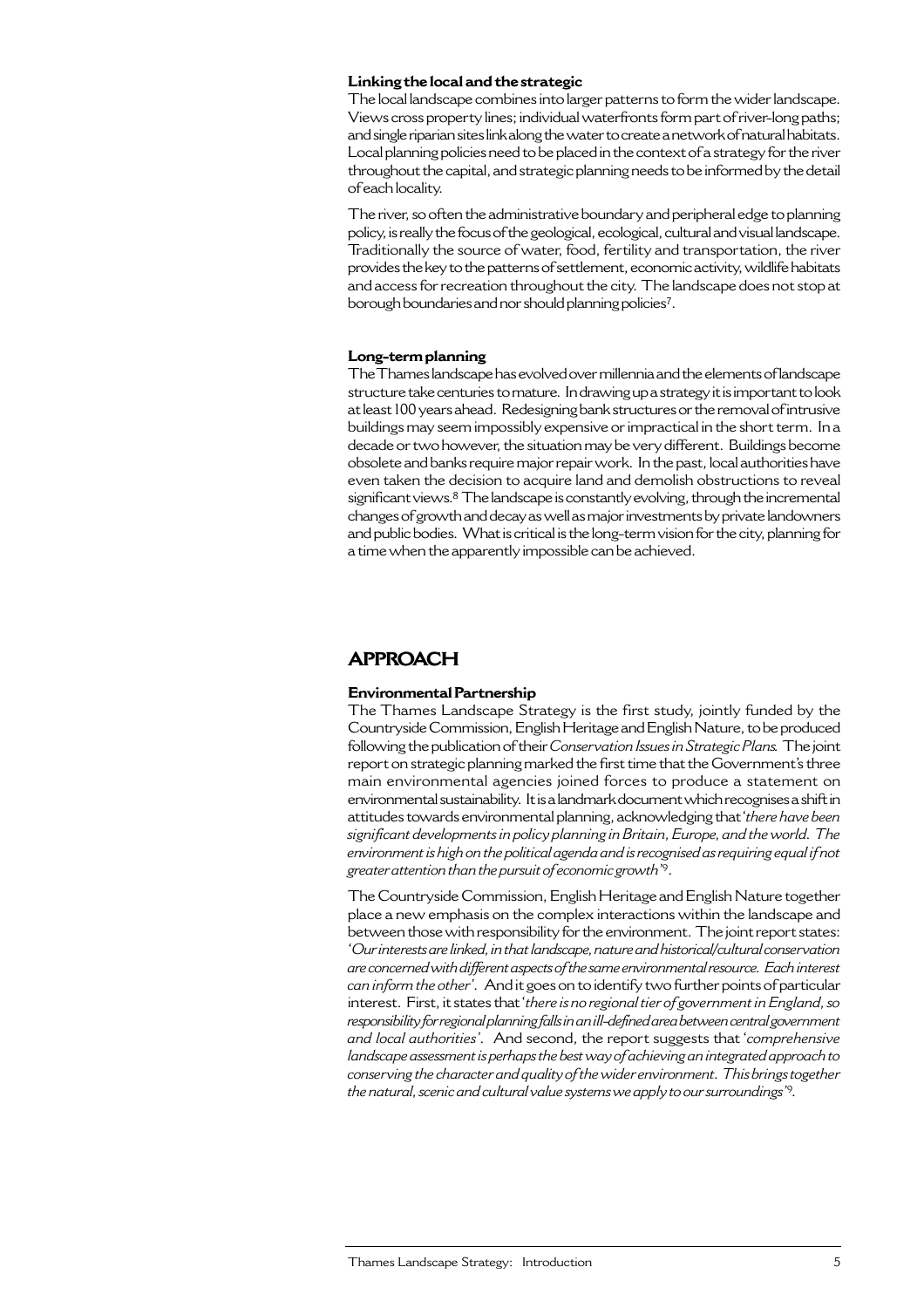The Thames Landscape Strategy is therefore funded by central government with the aim of implementing the policies set out in this statement. The approach of the Strategy has been designed to :

- **•** demonstrate the complex interactions in the landscape to be conserved and enhanced;
- **•** provide the link between central government and local authorities at a subregional level;
- **•** address the concerns, priorities and involvement of the local communities;
- **•** tackle the task through a new two-tier method of comprehensive landscape assessment.

#### **Comprehensive landscape assessment**

For this reason, our study has operated at both sub-regional and detailed reach levels, analysing how the area functions as an integral part of the city, while at the same time trying to grasp some of the more fleeting and indefinable qualities of the landscape. The Strategy aims to produce a set of environmental policies, as well as specific project proposals to re-instate and enhance the landscape, which can be adopted by local authorities and private landowners. First, the Thames corridor sub-region from Hampton to Kew is viewed as a whole, looking at particular resources and issues for concern. And second, the area is divided into a series of twelve landscape character reaches, each with its own particular identity and proposals.

#### **Analysis of the sub-regional structure**

The sub-regional analysis, set out in **chapter 2**, examines how geological, social and political factors have influenced the way in which the river has been settled. The present urban and natural landscapes have evolved from this pattern to provide the framework for public access, recreation and commerce. The analysis is translated into recommendations for environmental policies to be included in Local and Unitary Development Plans (UDPs) as Supplementary Planning Guidance (SPG) and in the policies and programmes of the many statutory organisations with powers and responsibilities in the area.

#### **Analysis of the local character**

In **chapter 3**, the study area is then divided into visual units of different local character and identity. Twelve consecutive reaches of particular landscape character have been identified. The local history, townscape, nature conservation interest and public access networks are described to give a full and clear picture of the components of the landscape. The Greater London Council Thames-side Gu*idelines*10 and the London Ecology Unit *Nature Conservation Handbooks*11 have given useful guidance in this analysis. The proposals presented in this chapter will, we hope, influence the development plans and land management practices of the host of private individuals, commercial organisations, charities and public bodies who have responsibility for this outstanding national resource.

### **Consultation**

Throughout the study, there has been consultation and co-operation, both at a national level, with the major government agencies contributing funds and expertise, and locally with the four Boroughs devoting time, knowledge and commitment to the project. The Strategy has been steered by a joint body of local and national authorities and informed by a series of individual consultations with each of the organisations. The research into the landscape history has been undertaken by the Garden History Society, partly funded by the Department of National Heritage.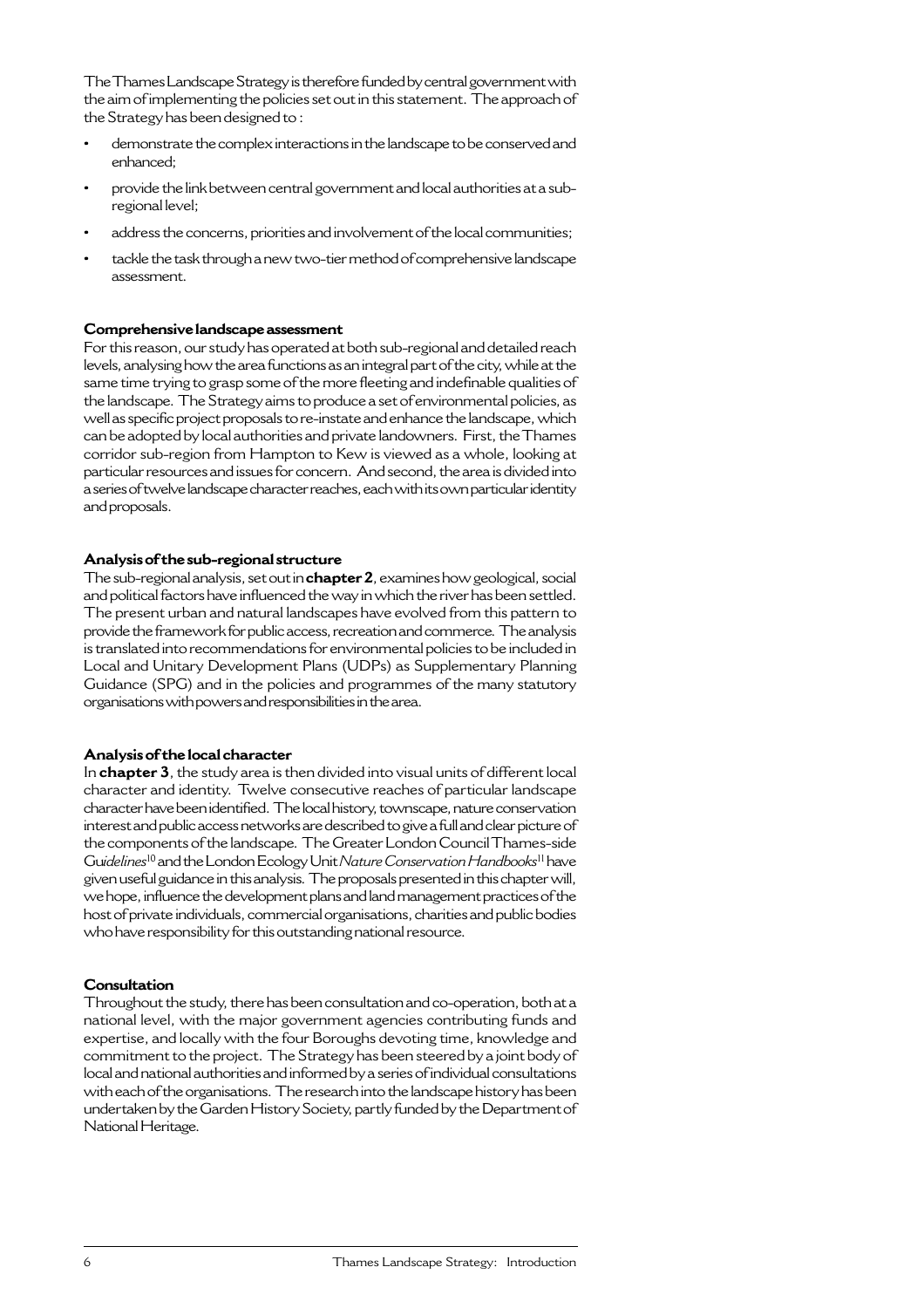At the same time, landowners, local interest groups and interested individuals have become closely involved in drawing up the Strategy. A series of interviews with landowners and local interest groups identified specific issues of particular concern and two major meetings, for all those bodies interested in the project, acted as a forum for collective proposals.

#### **Implementation**

Ultimately the responsibility for wider consultation and implementation of the Strategy will lie with the local authorities, statutory agencies and landowners. Many of the Strategy's findings, based on fresh survey, research and targeted consultation work, re-iterate and co-ordinate policies which already exist in the Local and Unitary Development Plans. A principal purpose has been to provide the local authorities with the information they need to plan the Thames Area of Special Character (amenity areas of metropolitan importance) as a national resource which stretches beyond individual boundaries.

Finally the Strategy shows how landscape planning and management could operate, both at statutory and community levels. Specific recommendations have been made for joint working arrangements for the boroughs, for a project officer and for a community advisory group to carry the project proposals into implementation.

'Thames! Most loved of all old Ocean's sons' Sir John Denham

'It doth both Sow and Water the

'The Oldest Thing in London he

changes not at all'

best part of Britain' William Camden

C Fox Smith

'Sweete Themmes, runne softly, till I end my Song' Spenser

'The noblest river in Europe' (Sir Roger de Coverley) Addison

'I know of no other classic stream that is so splashed about for the mere fun of it. There is something almost droll and at the same time almost touching in the way that on the smallest pretext of fine weather the mighty population takes to the boats'

Henry James

## **WIDER APPLICATIONS**

#### **A model for strategic planning**

The Thames Landscape Strategy will be published at a time when attitudes on strategic planning are converging and concern for London's environment is increasing. The Department of the Environment is currently reviewing future policy for the capital. The Department of Transport has set up a River Thames Working Group. A joint report on *Conservation Issues in Strategic Plans*<sup>12</sup> follows on from the Government White Paper on *This Common Inheritance*13*.* The London Planning Advisory Committee (LPAC) in 1994 published its *Advice on Strategic Planning Guidance for London*, including a specific chapter on the Thames. LPAC has also published a report on London's Urban Environmental Quality<sup>14</sup>, emphasising the importance of the river and sight-lines. London First is coordinating a ten-year vision for the capital. The International Council on Monuments and Sites (ICOMOS) and Europa Nostra are promoting the study of cultural landscapes, particularly in connection with river valleys<sup>15</sup>.

The Thames Landscape Strategy provides a solid example of how these issues can be brought together in one plan with specific application to part of London. It makes the leap from theory into practice, translating policies into specific projects and management practices which will have a direct impact on the landscape.

#### **Planning Boundaries**

The Thames Landscape Strategy also takes account of the way that existing political and administrative boundaries do not always constitute sensible limits for environmental policies. Watersheds, for example, tend to define the edges of landscape regions better than the rivers at their centres. In that sense the Strategy's approach could well be applied not only for the remainder of the Thames through London, but also for other river valleys and regions of landscape sensitivity.